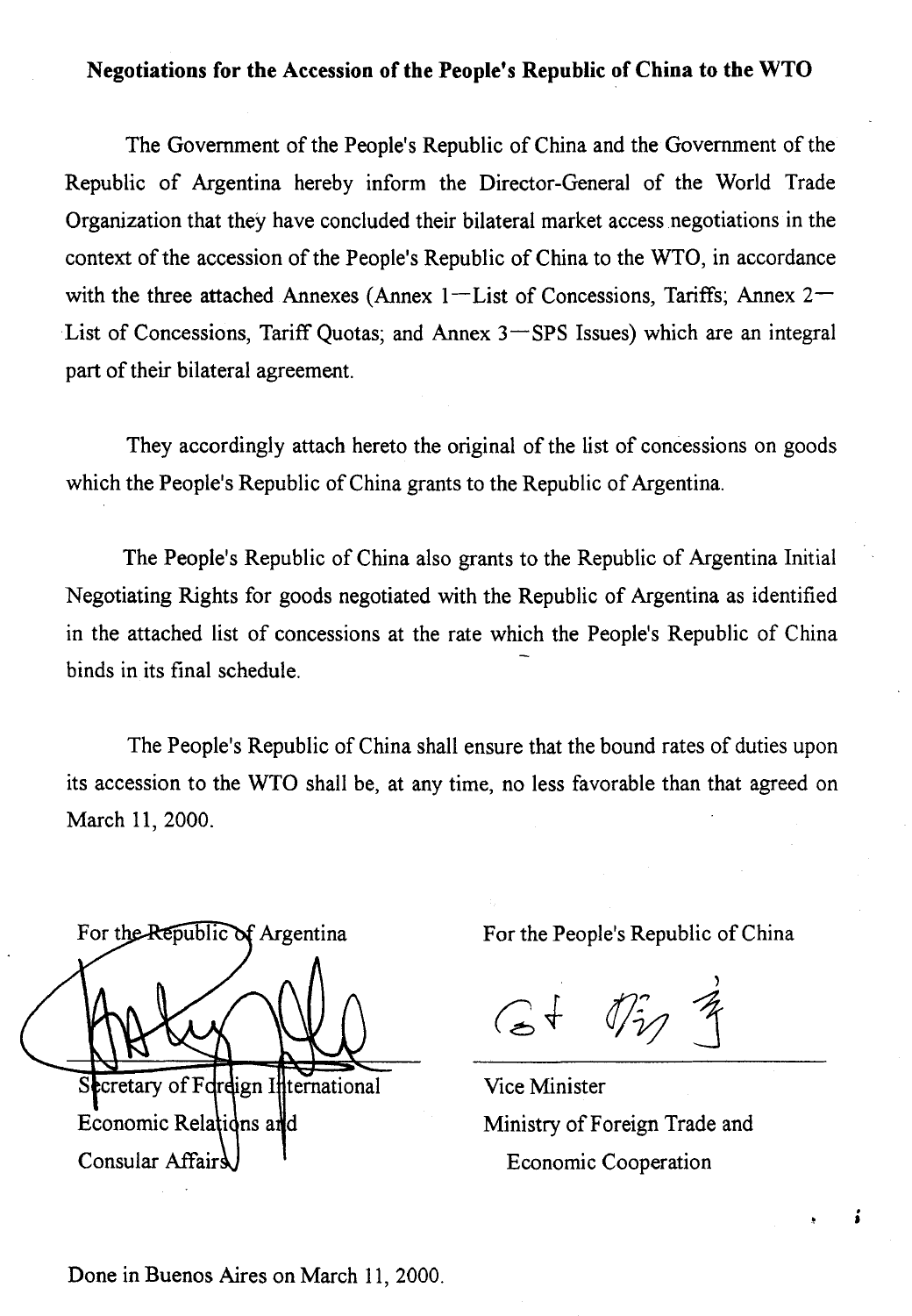Annex 1

| NO.           | <b>Tariff Item</b><br><b>Number</b> | тнія эспецийств айтисные онгутні піс тягднян іандиадс<br><b>Description of Products</b> | <b>Base Rate of</b><br><b>Duty</b> | <b>Bound Rate of Duty</b><br>4 | Period<br>$\overline{\mathbf{5}}$ | <b>Implementation Initial Negotiating</b><br><b>Right</b><br>6. |
|---------------|-------------------------------------|-----------------------------------------------------------------------------------------|------------------------------------|--------------------------------|-----------------------------------|-----------------------------------------------------------------|
|               |                                     | $\mathbf{2}$                                                                            | 3 <sup>1</sup>                     |                                |                                   |                                                                 |
| -1            | 2012000                             | Fresh or chilled unboned bovine meat (excl. carcasses)                                  | 45.0                               | 12.0                           | 2004                              | <b>AR</b>                                                       |
| $\mathbf{2}$  | 2013000                             | Fresh or chilled boneless bovine meat                                                   | 45.0                               | 12.0                           | 2004                              | <b>AR</b>                                                       |
| 3             | 2022000                             | Frozen unboned bovine meat (excl. carcasses)                                            | 45,0                               | 12.0                           | 2004                              | <b>AR</b>                                                       |
| 4             | 2023000                             | Frozen boneless bovine meat                                                             | 45.0                               | 12.0                           | 2004                              | <b>AR</b>                                                       |
| 5             | 2061000                             | Fresh or chilled edible bovine offal                                                    | 20.0<br>20.0<br>20.0<br>20.0       | 12.0<br>12.0<br>12.0<br>12.0   | 2004<br>2004<br>2004<br>2004      | <b>AR</b><br><b>AR</b><br>AR<br>AR                              |
| 6             | 2062100                             | Frozen bovine tongues                                                                   |                                    |                                |                                   |                                                                 |
| 7             | 2062200                             | Frozen bovine livers                                                                    |                                    |                                |                                   |                                                                 |
| 8             | 2062900                             | Frozen edible bovine offal (excl. tongues $\&$ livers)                                  |                                    |                                |                                   |                                                                 |
| 9             | 3037900                             | Frozen fish, nes                                                                        | 20.0                               | 10.0                           | 2004                              |                                                                 |
| 10            | 3074190                             | Cuttle fish&squid, live, fresh or chilled, o/t cultivation                              | 25.0                               | 15.0                           | 2003                              |                                                                 |
| $\mathbf{11}$ | 3074900                             | Cuttle fish & squid, frozen, dried, saltd or in brine                                   | 25.0                               | 15.0                           | 2003                              |                                                                 |
| 12            | 5119100                             | Products of fish, etc; dead animals of Chapter 3                                        | 12.0                               | 12.0                           | 2000                              |                                                                 |
| 13            | 6011010                             | Dormant stigma croci corms                                                              | 4.0                                | 4.0                            | 2000                              |                                                                 |
| 14            | 6011090                             | Dormant bulbs, tubers, corms, rhizomes, nes                                             | 15.0                               | 5.0                            | 2004                              |                                                                 |
| 15            | 6012000                             | Bulbs/tubers/rhizomesin growth/flower; chicory plants & roots                           | 15.0                               | 15.0                           | 2000                              |                                                                 |
| 16            | 6022090                             | Edible fruit or nut trees, shrubs $\&$ bushes, o/t seedlings                            | 10.0                               | 10.0                           | 2000                              |                                                                 |
| 17            | 6023000                             | Rhododendrons & azaleas                                                                 | 15.0                               | 15.0                           | 2000                              |                                                                 |
| 18            | 6024000                             | Roses                                                                                   | 15.0                               | 15.0                           | 2000                              |                                                                 |
| 19            | 6029099                             | Other live plants, nes, not for breeding                                                | 10.0                               | 10.0                           | 2000                              |                                                                 |
| 20            | 8051000                             | Oranges, fresh or dried                                                                 | 40.0                               | 11.0                           | 2004                              | <b>AR</b>                                                       |
| 21            | 8053000                             | Lemons & limes, fresh or dried                                                          | 40.0                               | 11.0                           | 2004                              | <b>AR</b>                                                       |
| 22            | 8081000                             | Apples, fresh                                                                           | 30.0                               | 10.0                           | 2004                              |                                                                 |
| 23            | 8082011                             | Ya pears, Hsueh pears or Xiang pears, fresh                                             | 30.0                               | 12.0                           | 2004                              |                                                                 |
| 24            | 8082019                             | Other pears, fresh, nes                                                                 | 30.0                               | 10.0                           | 2004                              |                                                                 |
| 25            | 9030000                             | Mate                                                                                    | 30.0                               | 10.0                           | 2004                              | AR                                                              |
| 26            |                                     | 10011000 Durum wheat                                                                    | 80.0                               | 65.0                           | 2004                              |                                                                 |
| 27            | 10019000                            | Spelt, common wheat & meslin                                                            | 80.0                               | 65.0                           | 2004                              |                                                                 |
| 28            |                                     | 10051000 Maize seed                                                                     | 80.0                               | 65.0                           | 2004                              |                                                                 |
| 29            |                                     | 10059000 Maize (excl. seed)                                                             | 80.0                               | 65.0                           | 2004                              |                                                                 |
| 30            |                                     | 11010000 Wheat or meslin flour                                                          | 80.0                               | 65.0                           | 2004                              |                                                                 |
|               |                                     | 1                                                                                       |                                    |                                |                                   |                                                                 |

### List of Concessions Granted by the People's Republic of China to the Republic of Argentina This Schedule is authentic only in the English language

 $\oint$ 

Ŕ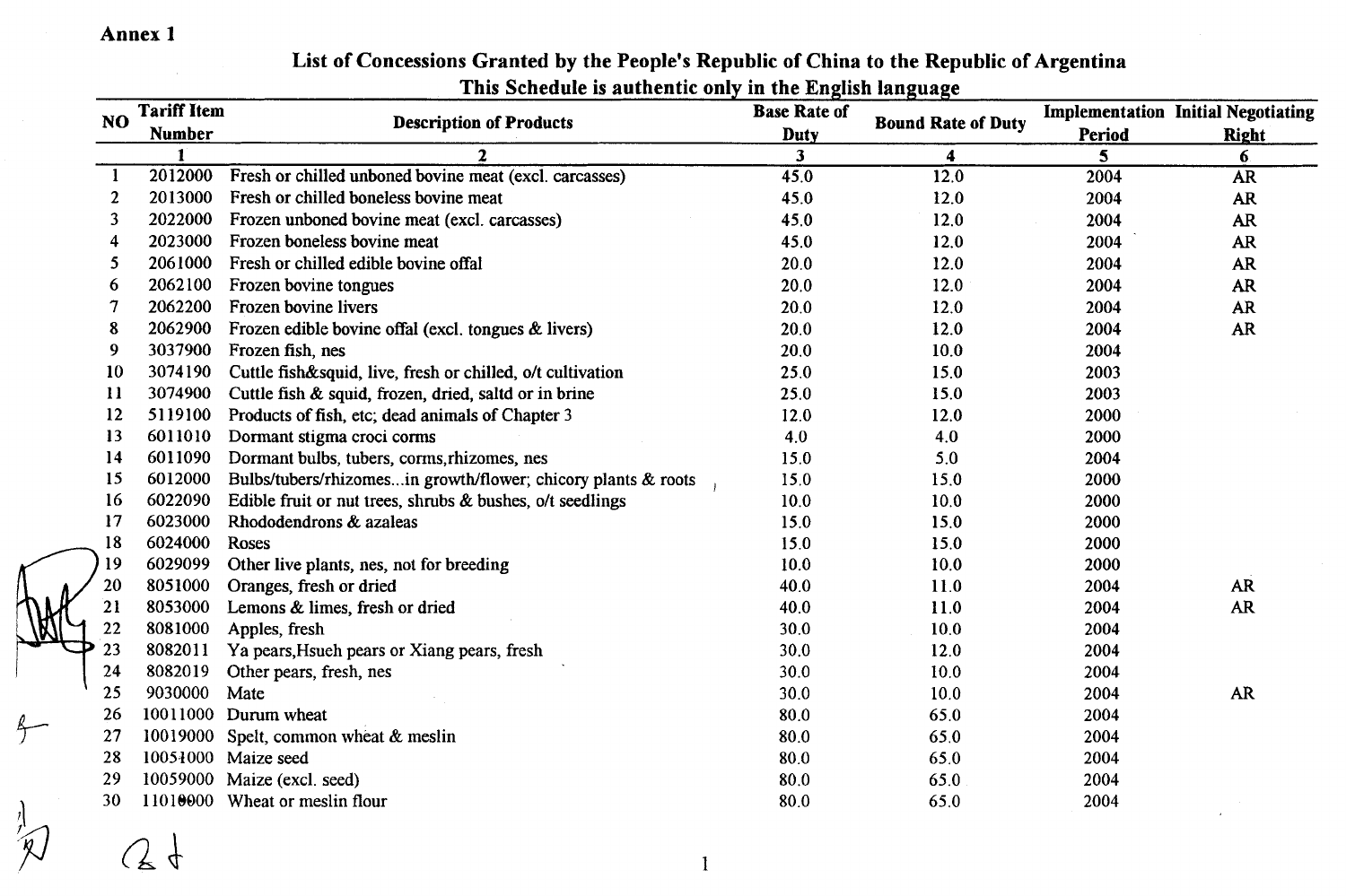|               | NO. | <b>Tariff Item</b>                                                                                          | <b>Description of Products</b>                                                                                          | <b>Base Rate of</b> | <b>Bound Rate of Duty</b>   |              | <b>Implementation Initial Negotiating</b> |  |
|---------------|-----|-------------------------------------------------------------------------------------------------------------|-------------------------------------------------------------------------------------------------------------------------|---------------------|-----------------------------|--------------|-------------------------------------------|--|
|               |     | <b>Number</b>                                                                                               |                                                                                                                         | <b>Duty</b>         |                             | Period       | <b>Right</b>                              |  |
|               | 31  |                                                                                                             | $\mathbf{2}$<br>11022000 Maize (corn) flour                                                                             | 3<br>80.0           | 4<br>65,0                   | 5<br>2004    | 6                                         |  |
|               | 32  |                                                                                                             | 11031100 Groats & meal of wheat                                                                                         | 80.0                | 65.0                        | 2004         |                                           |  |
|               | 33  |                                                                                                             | 11031300 Groats & meal of maize (corn)                                                                                  | 80.0                | 65.0                        | 2004         |                                           |  |
|               | 34  |                                                                                                             | 11032100 Wheat pellets                                                                                                  | 80.0                | 65.0                        | 2004         |                                           |  |
|               | 35  |                                                                                                             | 11042300 Other worked grains of maize (corn), nes                                                                       | 80.0                | 65.0                        | 2004         |                                           |  |
|               | 36  |                                                                                                             | 12081000 Soya bean flour & meal                                                                                         | 9.0                 | 9.0                         | 2000         |                                           |  |
|               | 37  |                                                                                                             |                                                                                                                         | 85.0                | 9.0                         | 2006         | <b>AR</b>                                 |  |
|               | 38  | 15071000 Crude soya-bean oil<br>15079000 Soya-bean oil (excl. crude) & fractions                            |                                                                                                                         | 85.0                | 9.0                         | 2006         | <b>AR</b>                                 |  |
|               | 39  |                                                                                                             | 15121100 Crude sunflower-seed & safflower oil & fractions thereof                                                       | 10.0                | 10.0/2000, 9.0/2006         | 2006         |                                           |  |
|               | 40  |                                                                                                             |                                                                                                                         | 10.0                |                             |              |                                           |  |
|               | 41  |                                                                                                             | 15121900 Sunflower-seed & safflower oil (excl. crude) & fractions thereof<br>15179000 Edible prep.s of fats & oils, nes | 40.0                | 10.0/2000, 9.0/2006<br>25.0 | 2006<br>2004 |                                           |  |
|               | 42  |                                                                                                             | 16025010 Preparations of bovine animals, in airtight containers                                                         | 25.0                | 12.0                        | 2004         | AR                                        |  |
|               | 43  |                                                                                                             |                                                                                                                         | 25.0                | 12.0                        |              | <b>AR</b>                                 |  |
|               | 44  | 16025090 Preparations of bovine animals, nes<br>19012000 Mixes & doughs for prep. of bakers' wares of 19.05 |                                                                                                                         | 25.0                | 25.0                        | 2004<br>2000 |                                           |  |
|               | 45  |                                                                                                             | 23023000 Brans, sharps & other residues of wheat                                                                        | 5.0                 | 3.0                         | 2004         |                                           |  |
|               | 46  |                                                                                                             | 27090000 Petroleum oils $\&$ oils obtained from bituminous minerals, crude                                              | 1.5                 | 1.5                         | 2000         |                                           |  |
|               | 47  |                                                                                                             | 27100031 Light diesel oil                                                                                               | 6.0                 | 6,0                         | 2000         |                                           |  |
|               | 48  |                                                                                                             | 32011000 Quebracho extract                                                                                              | 8.0                 | 5.0                         | 2000         |                                           |  |
|               | 49  |                                                                                                             | 32029000 Inorganic tanning substances; tanning prep.s, nes                                                              | 10.0                | 7.0                         | 2001         |                                           |  |
|               | 50  |                                                                                                             | 38083099 Anti-sproutng prod/plant growth regulators, not for retail sale                                                | 6.0                 | 6.0                         | 2000         |                                           |  |
|               | 51  | 38099100 Finishing agents, etc, of a kind used in the textile or like industry                              |                                                                                                                         | 10.0                | 7.0                         | 2001         |                                           |  |
|               |     |                                                                                                             | 40169990 Other articles of vulcanized rubber, nes                                                                       | 18.0                | 10.0                        | 2003         |                                           |  |
|               |     |                                                                                                             | 51011100 Greasy shorn wool, not carded or combed                                                                        | 38.0                | 38.0                        | 2000         |                                           |  |
|               | 54  |                                                                                                             | 51011900 Greasy wool (excl. shorn), not carded or combed                                                                | 38.0                | 38.0                        | 2000         |                                           |  |
|               | 55  |                                                                                                             | 51012100 Degreased shorn wool, not carbonised, not carded or combed                                                     | 38.0                | 38.0                        | 2000         |                                           |  |
|               | 56  |                                                                                                             | 51012900 Degreased wool (excl. shorn), not carbonised, not carded or combed                                             | 38.0                | 38.0                        | 2000         |                                           |  |
|               |     |                                                                                                             | 51013000 Carbonised wool, not carded or combed                                                                          | 38.0                | 38.0                        | 2000         |                                           |  |
|               | 58  |                                                                                                             | 51031010 Noils of wool, not garnetted stock                                                                             | 38.0                | 38.0                        | 2000         |                                           |  |
|               | 59  |                                                                                                             | 51051000 Carded wool                                                                                                    | 38.0                | 38.0                        | 2000         |                                           |  |
|               | 60  |                                                                                                             | 51052100 Combed wool in fragments                                                                                       | 38.0                | 38.0                        | 2000         |                                           |  |
|               | 61  |                                                                                                             | 51052900 Wool tops & combed wool (excl. in fragments)                                                                   | 38.0                | 38.0                        | 2000         |                                           |  |
| $\mathcal{F}$ | 62  |                                                                                                             | 72081000 Flat rlld prod, i/nas, in coil, $hr, w \ge 600$ mm, patterns in relief                                         | 6.0                 | 5.0                         | 2000         |                                           |  |
|               | 63  |                                                                                                             | 72082500 Flat rlld prod, i/nas, in coil, hr, $w \ge 600$ mm, pickled, thk $\ge 4.75$ mm                                 | 6.0                 | 5.0                         | 2000         |                                           |  |
|               | 64  |                                                                                                             | 72082600 Flat rild prod, i/nas, in coil, hr,w $\geq 600$ mm, pickld, 3mm $\leq$ thk < 4.75n                             | 6.0                 | 5.0                         | 2000         |                                           |  |

 $\mathbb{Q}$  and  $\mathbb{Q}$  for  $\mathbb{Q}$  for  $\mathbb{Q}$  for  $\mathbb{Q}$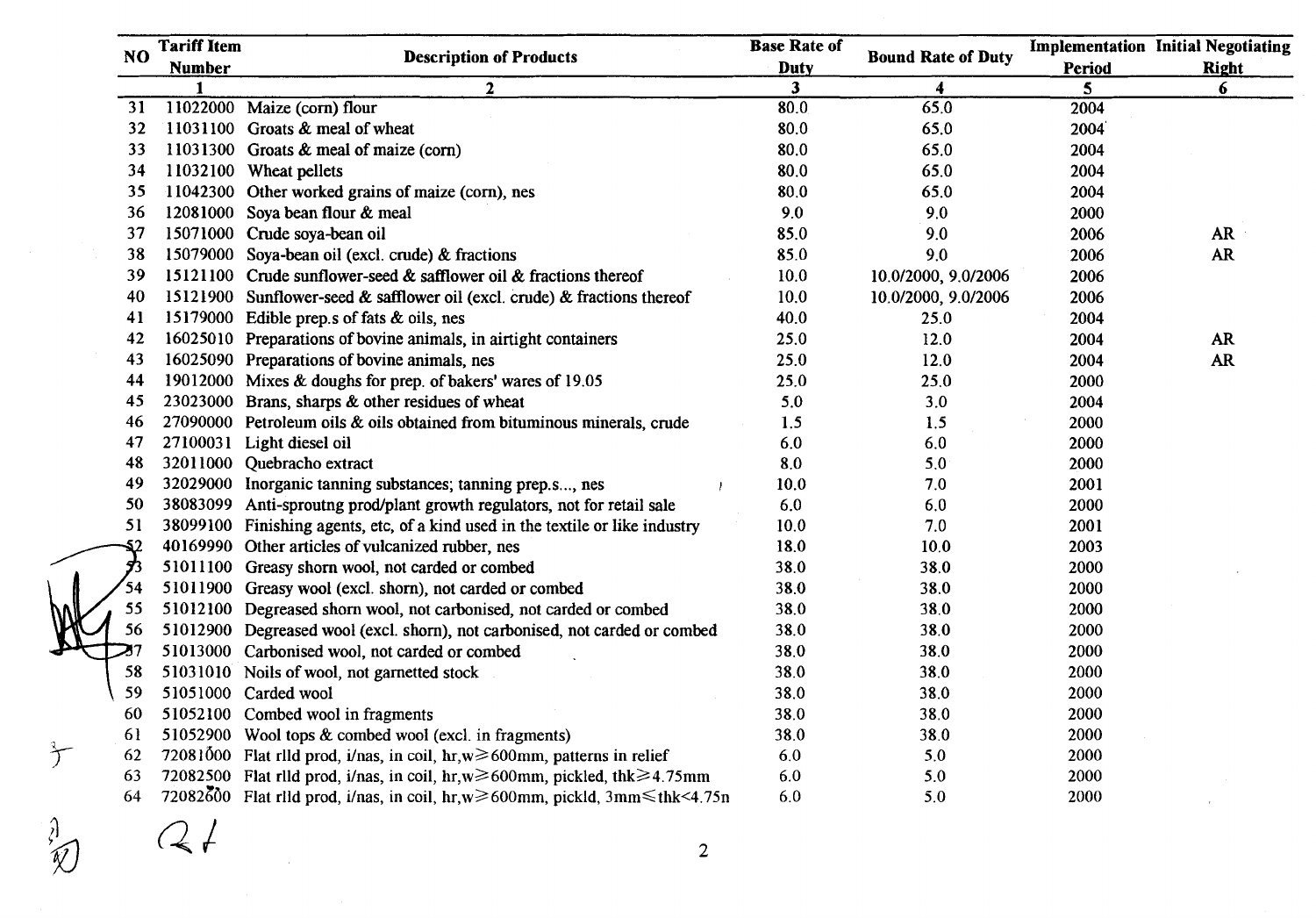| <b>NO</b> | <b>Tariff Item</b><br><b>Number</b> | <b>Description of Products</b>                                                                | <b>Base Rate of</b><br>Duty | <b>Bound Rate of Duty</b> | <b>Period</b> | <b>Implementation Initial Negotiating</b><br><b>Right</b> |
|-----------|-------------------------------------|-----------------------------------------------------------------------------------------------|-----------------------------|---------------------------|---------------|-----------------------------------------------------------|
|           |                                     |                                                                                               |                             | 4                         |               | 6                                                         |
| 65        |                                     | 72082700 Flat rlld prod, i/nas, in coil, hr,w $\geq 600$ mm, pickled, thick< 3mm              | 6.0                         | 5.0                       | 2000          |                                                           |
| 66        |                                     | 72083700 Flat rild prod, i/nas, in coil, hr,w $\geq 600$ mm, 4.75mm $\leq$ thk $\langle$ 10mm | 6.0                         | 5.0                       | 2000          |                                                           |
| 67        |                                     | 72083800 Flat rlld prod, i/nas, in coil, hr, $w \ge 600$ mm, 3mm $\le$ thk $\langle 4.75$ mm  | 6.0                         | 5.0                       | 2000          |                                                           |
| 68        |                                     | 72083900 Flat rild prod, i/nas, in coil, $hr, w \ge 600$ mm, thick $\langle 3mm \rangle$      | 6.0                         | 3.0                       | 2001          |                                                           |
| 69        |                                     | 72139100 Bars/rods, i/nas, hr, in irreg wnd coils of circ cross sect, dia<14mm                | 12.0                        | 5.0                       | 2002          |                                                           |
| 70        |                                     | 72139900 Bars/rods, i/nas, hr, in irreg wound coils of circular cross sect, nes               | 12.0                        | 5.0                       | 2002          |                                                           |
| 71        |                                     | 73041000 Pipes, line, i/s, smls, of a kind used for oil' gas pipelines                        | 10.0 <sub>1</sub>           | 5.0                       | 2001          |                                                           |
| 72        |                                     | 73042100 Drill pipe, i/s, smls, for use in drilling for oil' gas                              | 10.0 <sub>1</sub>           | 4.0                       | 2002          |                                                           |
| 73        |                                     | 73042900 Casings/tubing pipe, i/s, smls, for use in drilling for oil' gas                     | 10.0 <sub>1</sub>           | 4.0                       | 2002          |                                                           |
| 74        |                                     | 73043910 Boiler tube/pipe, i/non alloy s, smls, circular cs, not cld dr/rl                    | 10.0 <sub>1</sub>           | 4.0                       | 2002          |                                                           |
| 75        |                                     | 73043920 Geo casin/drill pipe, i/non alloy s, smls, circ cs, not cld dr/rl                    | 10.0 <sub>1</sub>           | 5.0                       | 2001          |                                                           |
| 76        |                                     | 73043990 Tubes, pipe, i/non alloy s, smls, circular cs, not cld dr/rl,nes                     | 10.0 <sub>1</sub>           | 4.0                       | 2002          |                                                           |
| 77        | 73089000                            | Structure/parts nes, prepd plate, rods etc for struct, i/s                                    | 15.0                        | 4.0                       | 2004          |                                                           |
| 78        |                                     | 84818090 Taps, cocks & similar appliances, nes                                                | 12.0                        | 5.0                       | 2002          |                                                           |

书

 $\mathfrak{g}$ 

 $\mathcal{L}$ 

3

 $\mathbf{I}$ 

A.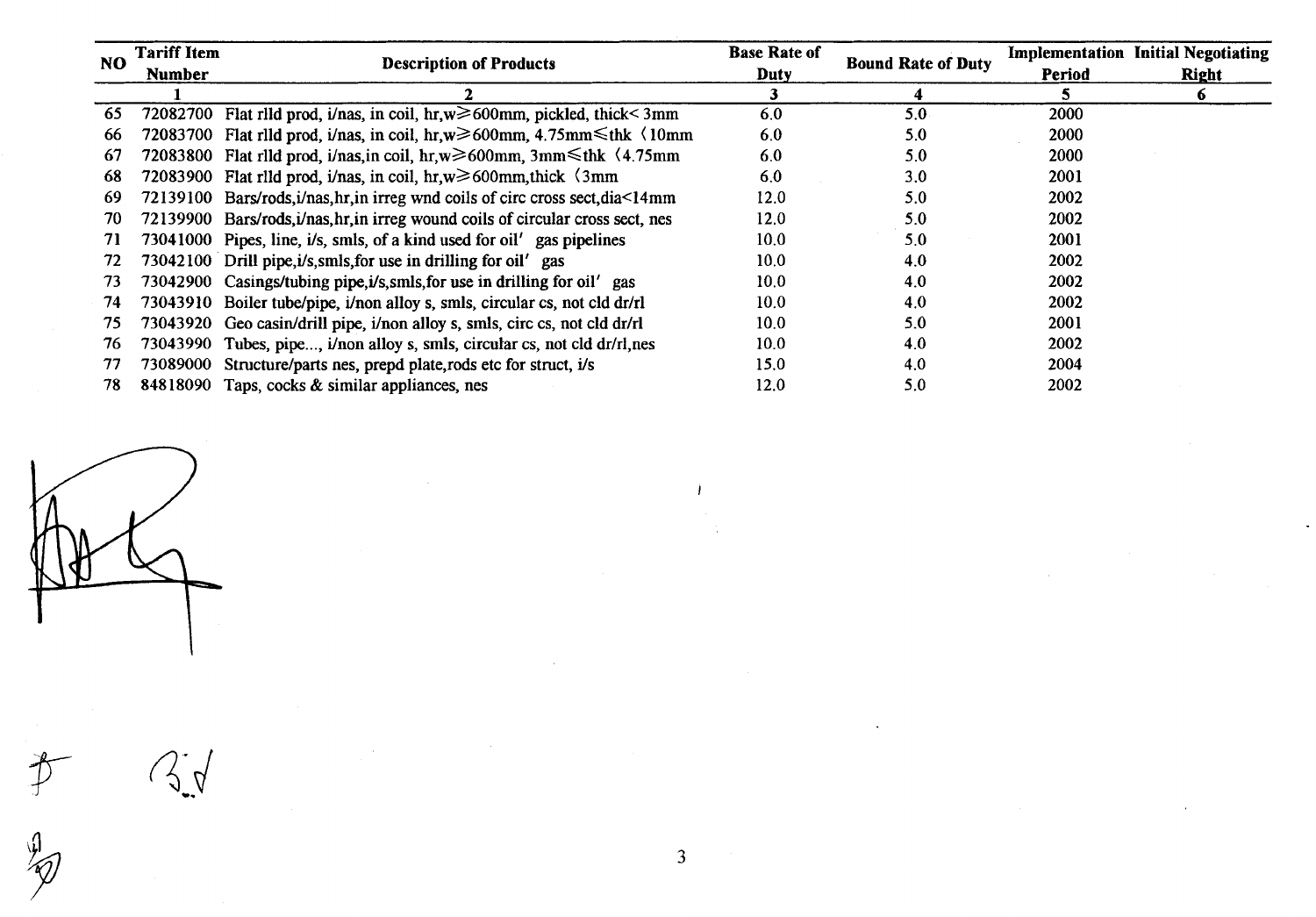# Annex 2

# List of Concessions Granted by the People's Republic of China to the Republic of Argentina (Tariff Quotas)

This Schedule is authentic only in the English language

|                |                |               |             |                         |                 |                | unit:1000 tons      |
|----------------|----------------|---------------|-------------|-------------------------|-----------------|----------------|---------------------|
| Description of | Tariff item    | Initial quota | Final quota | In-quota                | Out-quota       | Implementation | Initial negotiating |
| products       | number(s)      | quantity      | quantity    | tariff rate             | tariff rate     | period from/to | right               |
|                | $\overline{2}$ | 3.            | 4           | 5                       | 6               |                | 8                   |
|                | 10011000       |               | 9636        |                         | 80/65           | 2000-2004      |                     |
|                | 10019000       |               |             |                         | 80/65           |                |                     |
| Wheat          | 11010000       | 7300          |             | 6                       | 80/65           |                |                     |
|                | 11031100       |               |             | $\boldsymbol{9}$        | 80/65           |                |                     |
|                | 11032100       |               |             | 10                      | 80/65           |                |                     |
|                | 10051000       |               |             |                         | 80/65           |                |                     |
|                | 10059000       | 4500          | 7200        | п                       | 80/65           | 2000-2004      |                     |
| Corn           | 11022000       |               |             | 9                       | 80/65           |                | AR                  |
|                | 11031300       |               |             | 9                       | 80/65           |                |                     |
|                | 11042300       |               |             | 10                      | 80/65           |                |                     |
| Soybean oil    | 15071000       | 1718, 1/      | 3261, 1 /   | 9                       | 85/9            | 2000-2005      | $AR$ .              |
|                | 15079000       |               |             | 9                       | 85/9            |                |                     |
|                | 51011100       |               |             |                         | 38              |                |                     |
|                | 51111900       |               |             |                         | 38              |                |                     |
| Wool           | 51012100       | 287<br>242    | 38          | 2000-2004               |                 |                |                     |
|                | 51012900       |               |             |                         | 38              |                |                     |
|                | 51013000       |               |             |                         | 38              |                |                     |
|                | 51031010       |               |             |                         | $\overline{38}$ |                |                     |
|                | 51051000       |               |             | 3                       | 38              |                |                     |
| Wool top       | 51052100       | 65            | 80          | $\overline{\mathbf{3}}$ | 38              | 2000-2004      |                     |
|                | 51052900       |               |             | 3                       | 38              |                |                     |

1\_/ Staging of TRQ for soybean oil:

Year TRQ quota quatity Upon accession: 1,718,000 tons 2001: 2,118,000 tons 2002: 2,518,000 tons 2003: 2,818,000 tons 2004: 3,118,000 tons 2005: 3,261,000 tons

 $\leftrightarrow \mu$ 

 $\mathcal{J}$